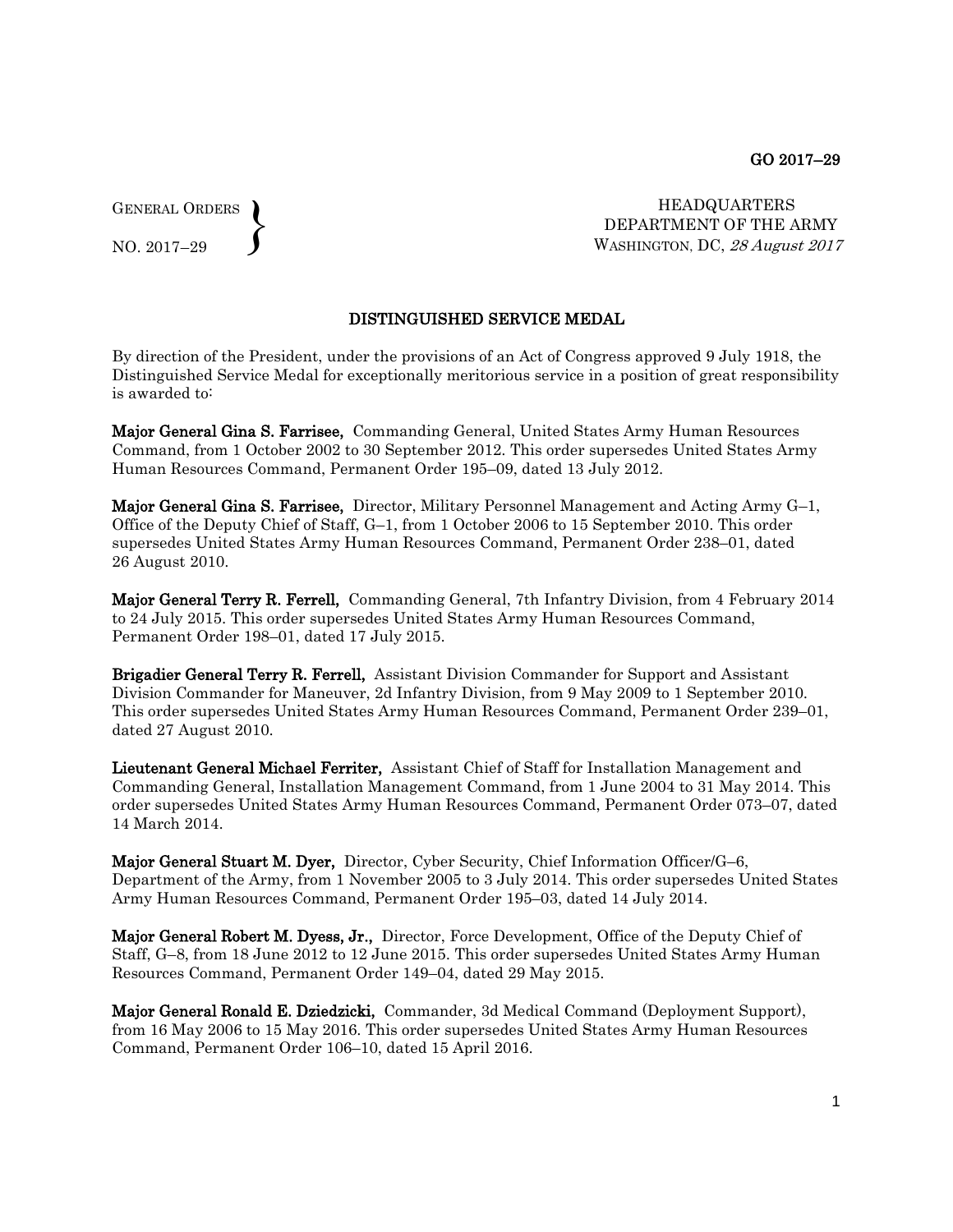## GO 2017–29

Major General Mari K. Eder, Commanding General, United States Army Reserve Joint and Special Troops Support Command, from 1 October 2002 to 30 September 2012. This order supersedes United States Army Human Resources Command, Permanent Order 220–06, dated 7 August 2012.

Major General Lester D. Eisner, Deputy Adjutant General of the South Carolina National Guard, from 31 December 2008 to 1 November 2013. This order supersedes United States Army Human Resources Command, Permanent Order 255–04, dated 12 September 2013.

Major General David J. Elicerio, Commanding General, 34th Infantry Division, from 1 November 2010 to 5 October 2013. This order supersedes United States Army Human Resources Command, Permanent Order 280–11, dated 7 October 2013.

Major General Michael R. Eyre, Commander, Transatlantic Division, U.S Army Corps of Engineers and Deputy Commanding General for Reserve Affairs, from 2 July 2004 to 1 July 2014. This order supersedes United States Army Human Resources Command, Permanent Order 132–01, dated 12 May 2014.

Major General Robert S. Ferrell, Commanding General, United States Army Communications– Electronics Command and the Senior Mission Commander, Aberdeen Proving Ground, from 1 February 2012 to 23 December 2013. This order supersedes United States Army Human Resources Command, Permanent Order 002–15, dated 2 January 2014.

Brigadier General Karen E. Dyson, Director, Operations and Support within the Office of the Assistant Secretary of the Army (Financial Management and Comptroller), from 1 September 2008 to 16 October 2011. This order supersedes United States Army Human Resources Command, Permanent Order 286–02, dated 13 October 2011.

Brigadier General Timothy J. Edens, Director of Army Safety and Commanding General, United States Army Combat Readiness/Safety Center, from 1 November 2004 to 1 November 2014. This order supersedes United States Army Human Resources Command, Permanent Order 176–04, dated 25 June 2014.

Brigadier General Jason T. Evans, The Adjutant General of the United States Army; Commanding General, United States Army Physical Disability Agency and Executive Director, Military Postal Service Agency, from 19 July 2011 to 7 March 2013. This order supersedes United States Army Human Resources Command, Permanent Order 017–02, dated 17 January 2013.

Brigadier General Stephen E. Farmen, Commanding General, 19th Expeditionary Sustainment Command, from 30 April 2013 to 29 May 2015. This order supersedes United States Army Human Resources Command, Permanent Order 110–08, dated 20 April 2015.

Brigadier General Margrit M. Farmer, Assistant Deputy Chief of Staff, G-2, Headquarters, Department of the Army, from 23 August 2000 to 22 August 2010. This order supersedes United States Army Human Resources Command, Permanent Order 279–04, dated 7 October 2010.

Brigadier General Billy D. Farris II, Deputy Commanding General, 7th Infantry Division, from 1 October 2003 to 1 October 2013. This order supersedes United States Army Human Resources Command, Permanent Order 171–06, dated 20 June 2013.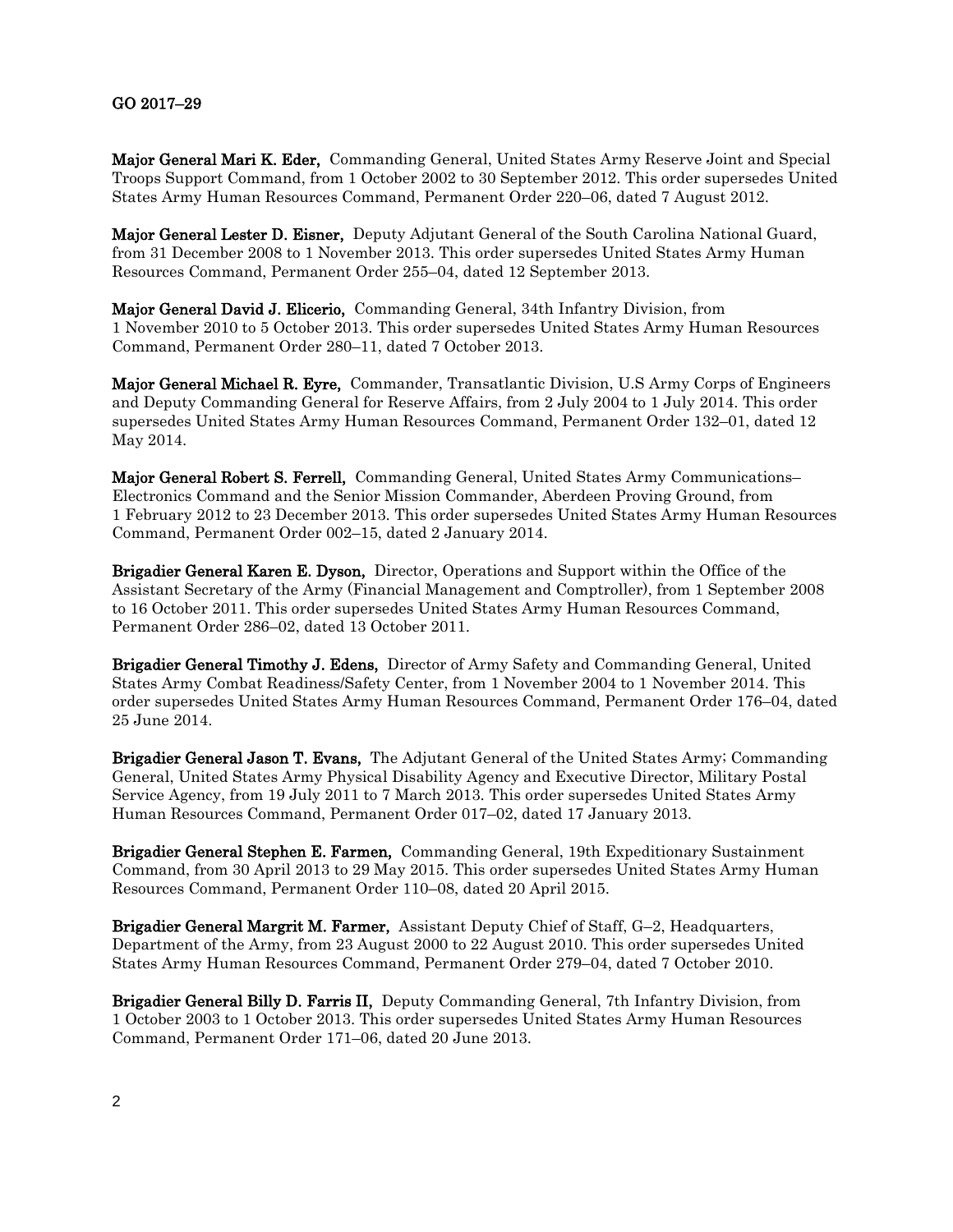Brigadier General Fernando Fernandez, Commanding General, 1st Mission Support Command, from 4 May 2005 to 3 May 2015. This order supersedes United States Army Human Resources Command, Permanent Order 134–20, dated 14 May 2015.

Colonel Mark A. Elliot, Director of LandWarNet/Mission Command Directorate for the Deputy Chief of Staff, G–3/5/7, from 1 September 2005 to 31 August 2015. This order supersedes United States Army Human Resources Command, Permanent Order 085–15, dated 26 March 2015.

Colonel Joe E. Ethridge, Jr., Deputy Commanding Officer, United States Army Criminal Investigation Command, from 1 June 2003 to 31 May 2013. This order supersedes United States Army Human Resources Command, Permanent Order 192–02, dated 10 July 2012.

Colonel David A. Exton, Chief Strategic Planner, Army National Guard, G–8, Chief Force Management Office, ARCENT, Chief of Operations, LANDWARNET and Chief, Force Management Office, CJTF–82, from 1 December 2006 to 1 February 2016. This order supersedes United States Army Human Resources Command, Permanent Order 021–10, dated 21 January 2016.

Colonel Jessie O. Farrington, Deputy Commander, United States Army Aviation Center of Excellence, from 1 March 2003 to 28 February 2013. This order supersedes United States Army Human Resources Command, Permanent Order 298–15, dated 24 October 2012.

Colonel Matthew J. Ferguson, Chief of Current Operations and Strategic Readiness Division, Office of the Deputy Chief of Staff, G–4, from 2 August 2006 to 1 August 2016. This order supersedes United States Army Human Resources Command, Permanent Order 228–01, dated 15 August 2016.

Colonel Jude C. Fernan, Chief, Director's Initiative Group, Office of the Deputy Chief of Staff G–8, Headquarters, Department of the Army, from 1 June 2003 to 31 May 2013. This order supersedes United States Army Human Resources Command, Permanent Order 134–06, dated 14 May 2013.

Command Sergeant Major Brian D. Edwards, Command Sergeant Major, 1st Special Forces Command (Airborne), from 1 March 2006 to 29 February 2016. This order supersedes United States Army Human Resources Command, Permanent Order 219–09, dated 7 August 2015.

Command Sergeant Major Danfert J. Espinal, Command Sergeant Major, 1st Theater Sustainment Command, from 1 September 2002 to 1 September 2012. This order supersedes United States Army Human Resources Command, Permanent Order 017–06, dated 17 January 2012.

Command Sergeant Major Michael P. Eyer, Division Command Sergeant Major, 2d Infantry Division, Republic of Korea, from 1 May 2003 to 1 May 2013. This order supersedes United States Army Human Resources Command, Permanent Order 362–09, dated 27 December 2012.

Command Sergeant Major James C. Faris, Command Senior Enlisted Leader, United States Special Operations Command, MacDill Air Force Base, from 28 May 2005 to 28 February 2015. This order supersedes United States Army Human Resources Command, Permanent Order 344–05, dated 10 December 2014.

[AHRC-PDP-A]